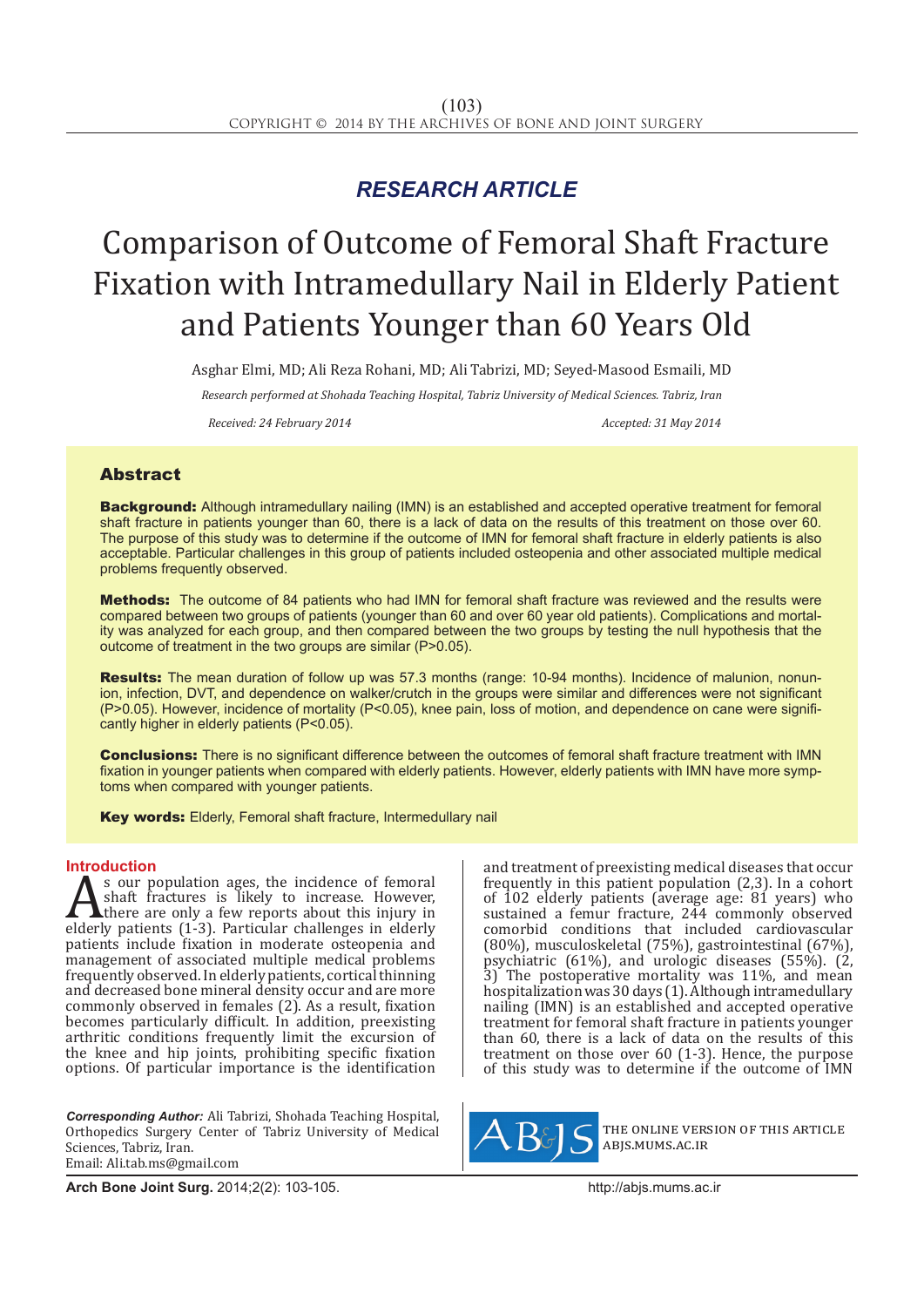| Table 1. Comparison of patients' recovery between the two<br>groups |                                |                                |           |  |  |
|---------------------------------------------------------------------|--------------------------------|--------------------------------|-----------|--|--|
| Group                                                               | Elderly (>60 year)<br>$N = 27$ | Younger (<60 year)<br>$N = 51$ | $P$ Value |  |  |
| Limping                                                             | $5(18.1\%)$                    | $2(3.9\%)$                     | 0.02      |  |  |
| Cane                                                                | 10 (37%)                       | 0                              | 0.01      |  |  |
| Crutch                                                              | $2(7.4\%)$                     | 0                              | 0.2       |  |  |
| Bed ridden                                                          | $1(3.7\%)$                     | 0                              | 0.3       |  |  |
| Walker                                                              | $1(3.7\%)$                     | 0                              | 0.1       |  |  |
| Infection                                                           | $1(3.7\%)$                     | $2(3.9\%)$                     | 0.1       |  |  |

for femoral shaft fracture in elderly patients is also acceptable. We are aware of a few studies on the outcome of femoral shaft fracture treatment in elderly patients. In New Mexico, a review was performed on patients over the age of 60, who were treated with a locked IMN to treat a femoral shaft fracture (3). There were 15 patients with 16 femoral shaft fractures. Four patients died preoperatively and of the surviving 11 patients with 12 fractures, union occurred in 100% of the cases. Knee range of motion was greater than 100 degrees in 11 of the 12 knees and nine of the 11 patients returned to their preoperative level of ambulation. They concluded that IMN of femoral shaft fractures in patients over the age of 60 years is an effective method of treatment (3).

#### **Materials and Methods**

In a retrospective study we reviewed the registry system of Shohada Hospital of Tabriz University and searched for patients who were treated with IMN for femoral shaft fracture between (2005-2010). There were more than 250 cases, but 84 patients fulfilled our inclusion criteria and so they were entered into the study. Inclusion criteria of the study were: 1- No history of another fracture on the same limb. 2- No history of other operations on the same limb. 3- No neuromuscular disease on the same limb. 4- No pathologic fracture. Patients who did not have regular follow up visits or had systemic disorders were excluded. The study was approved by the Research Committee of the Tabriz University of Medical Sciences.

#### *Patients*

We reviewed the outcome treatment of 84 patients, 63 males (75%) and 21 females (25%). Patients were divided into two groups according to age and there were 57 patients younger than 60 years (67.9%) and 27 elderly patients over 60 (32.1%). The two groups were matched according to sex, cause of trauma, and fracture type. Mean age was 46.9 years (range: 20-81) and mean duration of follow up was 57.3 months (range: 10-94 months), six patients were lost during follow up. Patients were initially followed up at the first two weeks after surgery and then every month for six months. The last follow up was at 5 years. Parenteral anticoagulation

| Table 2. Comparison of symptoms between the two groups |                              |                                |           |  |
|--------------------------------------------------------|------------------------------|--------------------------------|-----------|--|
| Group                                                  | Elderly (>60 year)<br>$N=27$ | Younger (<60 year)<br>$N = 51$ | $P$ Value |  |
| Knee pain                                              | 27 (100%)                    | 7(13.7%)                       | 0.001     |  |
| Hip pain                                               | $4(14.8\%)$                  | $\Omega$                       | 0.04      |  |
| Malunion                                               | $\Omega$                     | $1(1.9\%)$                     | 0.8       |  |
| Nonunion                                               | $1(3.7\%)$                   | $\Omega$                       | 0.9       |  |
| <b>DVT</b>                                             | 1(3.7%)                      | $1(1.9\%)$                     | 0.7       |  |
| Reoperation                                            | $1(3.7\%)$                   | $3(5.9\%)$                     | 0.1       |  |
| Limitation of<br>knee motion                           | $9(33.3\%)$                  | $1(1.9\%)$                     | 0.03      |  |
| Death                                                  | $4(14.8\%)$                  | 0                              | 0.02      |  |

(Clexane 60 mg daily subcutaneous) was used for all patients as the anticoagulant of choice for a week and then aspirin was continued. Particular attention was given to survival and healing rate, the amount of knee motion, and the level of ambulation attained.

During the operation all of the patients were placed in the lateral position, general anesthesia was performed, and reamed antegrade intramedullary nails were placed in all of the patients. The surgery was performed the first week of the injury.

#### *Statistical analysis*

Data obtained from the study were analyzed using descriptive statistical methods (frequency-percent, mean ± standard deviation). The chi square test was used to study qualitative variables and the independent t test was used to compare parametric quantitative variables. SPSS software (Statistical Package for the Social Sciences, version 17.0, SPSS Inc., Chicago, Ill, USA) was used for data analyses and a *P* value less than 0.05 was considered significant.

#### **Results**

According to our data, there was significant difference in limping and cane use between the two groups; however, other findings such as walker and crutch use, and infection rate and bed ridden time was not different between the two groups. (Table 1) Incidence of malunion, nonunion, infection, DVT, and dependence on a walker/crutch in the two groups were similar and differences were not significant (P>0.05). Incidence of mortality (P<0.05), knee pain, hip pain, loss of motion, and dependence on a cane were significantly higher in elderly patients (P<0.05). Results of symptoms comparison between the two age groups are showed in Table 2.

#### **Discussion**

Femoral shaft fractures are usually the result of high velocity trauma and are more common in the younger